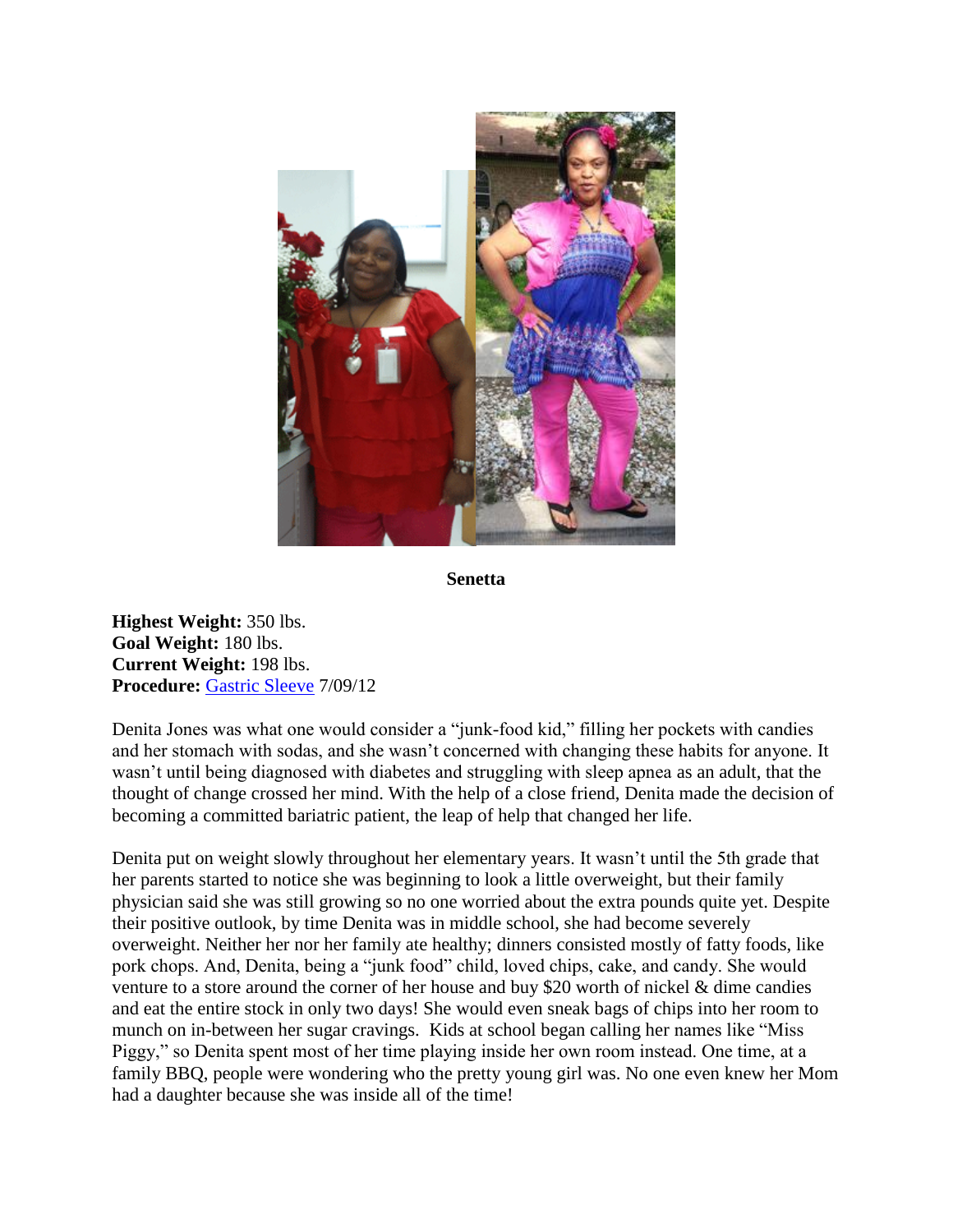As Denita got older, a neighborhood friend, named Pam, took her under her wing. Pam had lost a child in her own family that was overweight to a heart attack at the young age of 13. She taught Denita how to exercise at the gym and took her for walks every single day for about two years before Denita started to hide from her. Her parents and older brother would tell Pam that she's in her room and she'd yell, '"No she's not!" Eventually, Denita stopped caring and fell into old habits.

As an adult, Denita would drink eight 20 oz. sodas a day and eat a lot of snicker bars. Denita was also put on a CPAP machine at night due to obstructive sleep apnea that had developed as a result of the obesity. People started telling her that she's going to become diabetic, but it wasn't until attending a work-related seminar where her feet swelled up leaving her barely able to walk that she began to take all the talk seriously. Denita took herself to the hospital and was told she had gout and a blood sugar level of 340! She was put on metformin, but ended up gaining even more weight, and eventually her high blood sugar turned into full-pledged diabetes.

Upon speaking with one of her closest friends who is also a successful patient of ours, Senetta, about her struggle, it was suggested to Denita that she attend a surgical [weight-loss](http://texasbariatricspecialists.com/weight-loss-surgery-options) seminar at Texas Bariatric Specialists. Denita responded with, "I don't do things like that," and even tried to hide from her on their first scheduled visit together. Senetta didn't give up on her though and dedicated time to proving to her that this decision was the best one, for her health's sake. Eventually, all of her persistence paid off and Denita showed up for a seminar.

After attending the seminar and speaking with Dr. Patel's PA, James Houston, Denita was convinced that bariatric surgery was the right move for her. "I decided to get my [gastric sleeve](http://texasbariatricspecialists.com/gastric-sleeve-san-antonio) procedure done by Dr. Patel because of the success rate," Denita explains, "but the fact that the whole staff was wonderful, including Dr. Patel and James, sealed the deal! My heart and gut told me, these are the people that are going to help you."

Soon after Denita's gastric sleeve procedure, she dropped from a size 26 to a size 10. "I'm in denial that I can fit into those pants," Denita exclaimed, "I ran out of the dressing room, for the first time, with no shirt on and no shame screaming, 'I can fit, I can fit, I can fit!'" A lot of people Denita had known for years pass her by on the street without recognizing her. One comment she received was that she lost a whole person, to which Denita replied, "Yeah, I lost her and I'm not going to get her back or find her!"

Denita is careful to continue progress by making sure to eat plenty of protein and vegetables. Her taste buds have changed a lot from her sweet-tooth days and she explains how phase 3 of the post-operative diet phases was her favorite because she could eat salads! She also makes sure to get some exercise in by walking 4 miles a day, 2 in the morning and 2 in the evening. As for her diabetes, Denita used to pass out at work and paramedics knew her by name; but since her procedure, she hasn't had to take any medication again! Her sleep apnea has also disappeared. "I used to sound like a bear tearing down the walls, but now I sleep like a baby," she exclaimed.

Denita would like to thank all of her friends and family, including the new family she's made at Texas Bariatric Specialists. "Thank you everyone for the support. Thank you James for all of